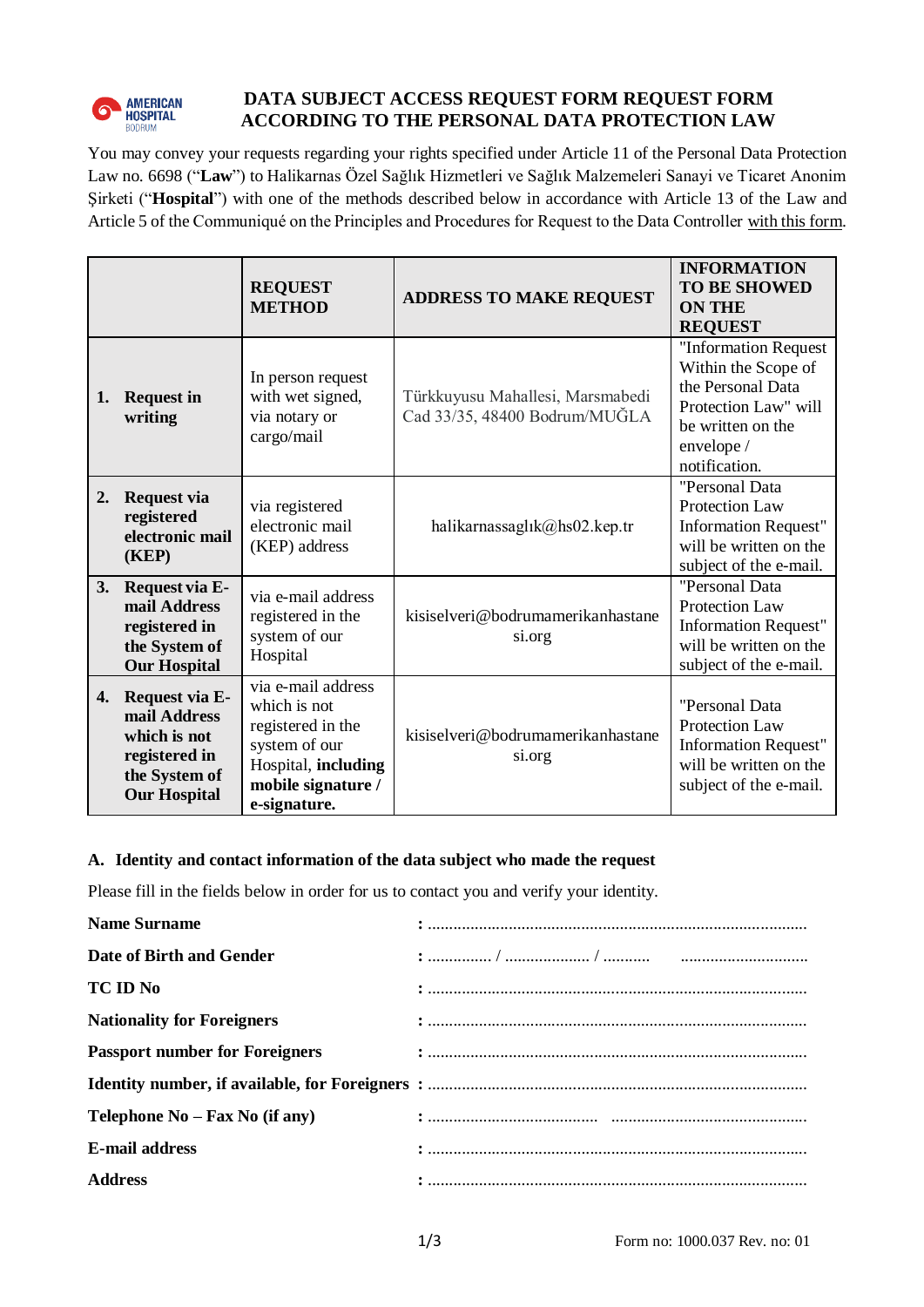# **B. Contact information of the authorized person who made the request on behalf of the data subject**:

(This section will be filled in if the data subject and the person who made the request are different.)

| <b>Name Surname</b>                   |  |
|---------------------------------------|--|
| Date of Birth and Gender              |  |
| TC ID No                              |  |
| <b>Nationality for Foreigners</b>     |  |
| <b>Passport number for Foreigners</b> |  |
|                                       |  |
| Telephone $No - Fax No$ (if any)      |  |
| <b>E-mail address</b>                 |  |
| <b>Address</b>                        |  |

## **C. Please indicate your relation with the Hospital.**

(Such as "patient, ex-employee, employee, other (please specify)")

#### **Hospital employees will fill in**

| $\Box$ Current employee | $\Box$ I made a Job Application / I shared my CV          |
|-------------------------|-----------------------------------------------------------|
| $\Box$ Ex-employee      |                                                           |
| Years worked: $\ldots$  |                                                           |
|                         | Please indicate the company you work at and your position |
|                         |                                                           |
|                         |                                                           |

#### **D. Subject of Demand:**

We kindly request you to clearly write your demand regarding your personal data below. Information and documents related to the subject should be attached to the request.